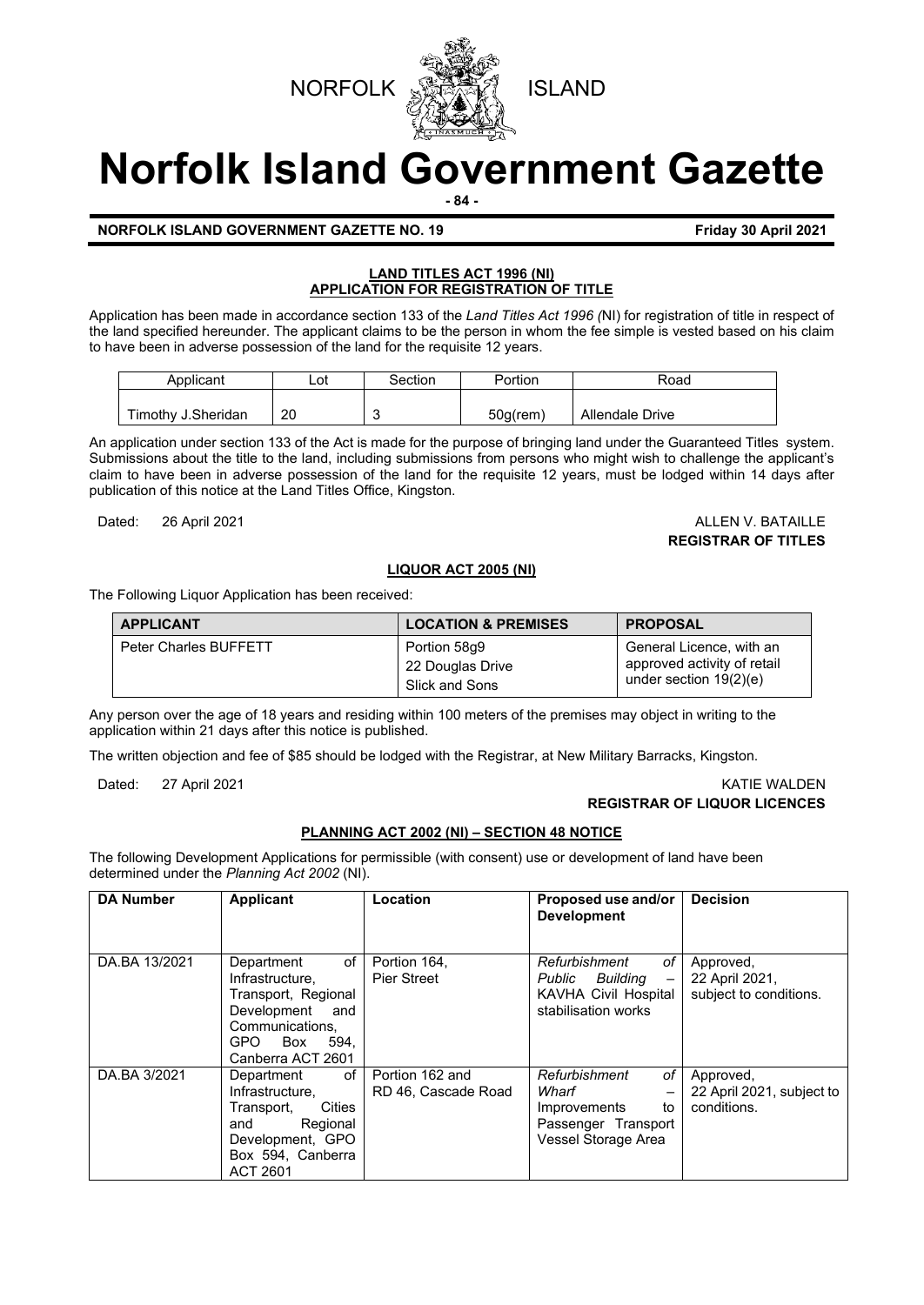#### **Public Inspection**

The Notices of Decision and accompanying documents may be inspected, free of charge, during business hours at the Planning Office of the Norfolk Island Regional Council, New Military Barracks, Kingston.

#### **Reviewable Decisions**

Decisions made in relation to development applications are reviewable decisions within the meaning of subsection 78(1) of the *Planning Act 2002 (NI).* The applicant or any person who made a written public submission about the development application has the right to apply to the Administrative Review Tribunal or the Administrative Appeals Tribunal for review of a decision on a development application. An application for a review must be lodged within 28 days of the date the decision was given.

#### Dated: 27 April 2021 JODIE BROWN **SENIOR STRATEGIC PLANNER**

# **PLANNING ACT 2002 (NI) – SUBSECTION 43(1) NOTICE DEVELOPMENT APPLICATIONS**

| DA.BA 17/2021                                                                |
|------------------------------------------------------------------------------|
| R T Ford                                                                     |
| PO Box 506, NORFOLK ISLAND                                                   |
| Portion 23a7, 42a Poverty Row                                                |
| New Agricultural Shed encroaching into side minimum side boundary<br>setback |
|                                                                              |
| <b>Rural Residential</b>                                                     |
| Permissible (with consent)                                                   |
|                                                                              |

#### **Public Exhibition**

This Development Application may be inspected, during business hours, at the Planning Office at the Norfolk Island Regional Council, New Military Barracks, Kingston. The Development Application may also be viewed at Council's website a[t http://www.norfolkisland.gov.nf/your-council/council-documents/documents-public-exhibition.](http://www.norfolkisland.gov.nf/your-council/council-documents/documents-public-exhibition)

#### **Submission**

Any person may, during the period between Monday 3 May 2021 and Monday 17 May 2021, make written submissions to the General Manager about this Development Application. All submissions must state the relevant Development Application number. All submissions must be signed by at least one person making the submission. If a submission objects to the proposed development, the grounds for objections must be specified in the submission.

#### **Reviewable decisions**

Decisions made on this Development Application under the *Planning Act 2002* (NI) are reviewable decisions within the meaning of subsection 78(1) of the Act.

#### Dated: 29 April 2021 JODIE BROWN **SENIOR STRATEGIC PLANNER**

# **PLANNING ACT 2002 (NI) – SUBSECTION 43(1) NOTICE DEVELOPMENT APPLICATIONS**

| <b>Development Application No.:</b> | DA.BA 16/2021                                 |
|-------------------------------------|-----------------------------------------------|
| Applicant:                          | M Noble                                       |
|                                     | PO Box 890, NORFOLK ISLAND 2899               |
| Location:                           | Portion 47c4, 30 Martins Road                 |
| Proposed Development:               | Multiple Use:                                 |
|                                     | Conversion to Residence - Dual Occupancy and  |
|                                     | Residence – Accommodation Units (low density) |
| Zone:                               | <b>Rural Residential</b>                      |
| Category:                           | Permissible (with consent)                    |

#### **Public Exhibition**

This Development Application may be inspected, during business hours, at the Planning Office at the Norfolk Island Regional Council, New Military Barracks, Kingston. The Development Application may also be viewed at Council's website a[t http://www.norfolkisland.gov.nf/your-council/council-documents/documents-public-exhibition.](http://www.norfolkisland.gov.nf/your-council/council-documents/documents-public-exhibition)

#### **Submission**

Any person may, during the period between Monday 3 May 2021 and Monday 17 May 2021, make written submissions to the General Manager about this Development Application. All submissions must state the relevant Development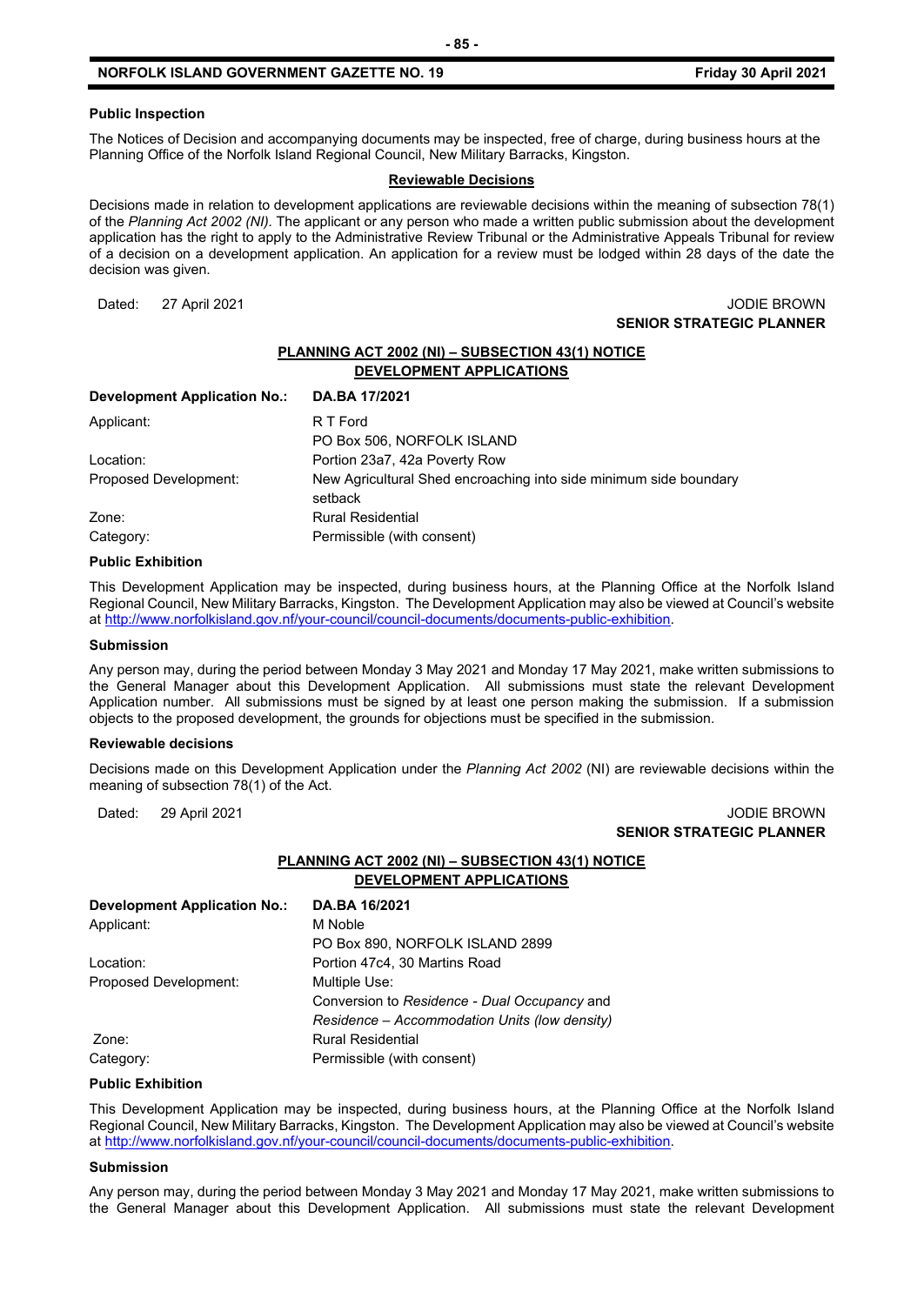Application number. All submissions must be signed by at least one person making the submission. If a submission objects to the proposed development, the grounds for objections must be specified in the submission.

#### **Reviewable decisions**

Decisions made on this Development Application under the *Planning Act 2002* (NI) are reviewable decisions within the meaning of subsection 78(1) of the Act.

Dated: 27 April 2021 JODIE BROWN **SENIOR STRATEGIC PLANNER** 

# **PLANNING ACT 2002 (NI) – SUBSECTION 43(1) NOTICE DEVELOPMENT APPLICATIONS**

| <b>Development Application No.:</b> | DA 2/2021                                                                                                                        |
|-------------------------------------|----------------------------------------------------------------------------------------------------------------------------------|
| Applicant:                          | L C Woodward                                                                                                                     |
|                                     | PO Box 345, FORTITUDE VALLEY QLD 4006                                                                                            |
| Location:                           | Portion 79i, 83 Country Road                                                                                                     |
| Proposed Development:               | Change of Use to add Residence - Accommodation Unit as an additional<br>permitted use at the existing Residence - Dwelling House |
| Zone:                               | Rural                                                                                                                            |
| Category:                           | Permissible (with consent)                                                                                                       |

#### **Public Exhibition**

This Development Application may be inspected, during business hours, at the Planning Office at the Norfolk Island Regional Council, New Military Barracks, Kingston. The Development Application may also be viewed at Council's website a[t http://www.norfolkisland.gov.nf/your-council/council-documents/documents-public-exhibition.](http://www.norfolkisland.gov.nf/your-council/council-documents/documents-public-exhibition)

#### **Submission**

Any person may, during the period between Monday 3 May 2021 and Monday 17 May 2021, make written submissions to the General Manager about this Development Application. All submissions must state the relevant Development Application number. All submissions must be signed by at least one person making the submission. If a submission objects to the proposed development, the grounds for objections must be specified in the submission.

#### **Reviewable decisions**

Decisions made on this Development Application under the *Planning Act 2002* (NI) are reviewable decisions within the meaning of subsection 78(1) of the Act.

Dated: 27 April 2021 JODIE BROWN **SENIOR STRATEGIC PLANNER** 

# **PLANNING ACT 2002 (NI) – SUBSECTION 43(1) NOTICE DEVELOPMENT APPLICATIONS**

| <b>Development Application No.:</b> | DA 3/2021                                      |
|-------------------------------------|------------------------------------------------|
| Applicant:                          | D W Evans                                      |
|                                     | PO Box 132, NORFOLK ISLAND 2899                |
| Location:                           | Portion 178a2, 105 Red Road                    |
| Proposed Development:               | Subdivision - Major: Create one additional lot |
| Zone:                               | Rural                                          |
| Category:                           | Permissible (with consent)                     |

#### **Public Exhibition**

This Development Application may be inspected, during business hours, at the Planning Office at the Norfolk Island Regional Council, New Military Barracks, Kingston. The Development Application may also be viewed at Council's website a[t http://www.norfolkisland.gov.nf/your-council/council-documents/documents-public-exhibition.](http://www.norfolkisland.gov.nf/your-council/council-documents/documents-public-exhibition)

#### **Submission**

Any person may, during the period between Monday 3 May 2021 and Monday 17 May 2021, make written submissions to the General Manager about this Development Application. All submissions must state the relevant Development Application number. All submissions must be signed by at least one person making the submission. If a submission objects to the proposed development, the grounds for objections must be specified in the submission.

#### **Reviewable decisions**

Decisions made on this Development Application under the *Planning Act 2002* (NI) are reviewable decisions within the meaning of subsection 78(1) of the Act.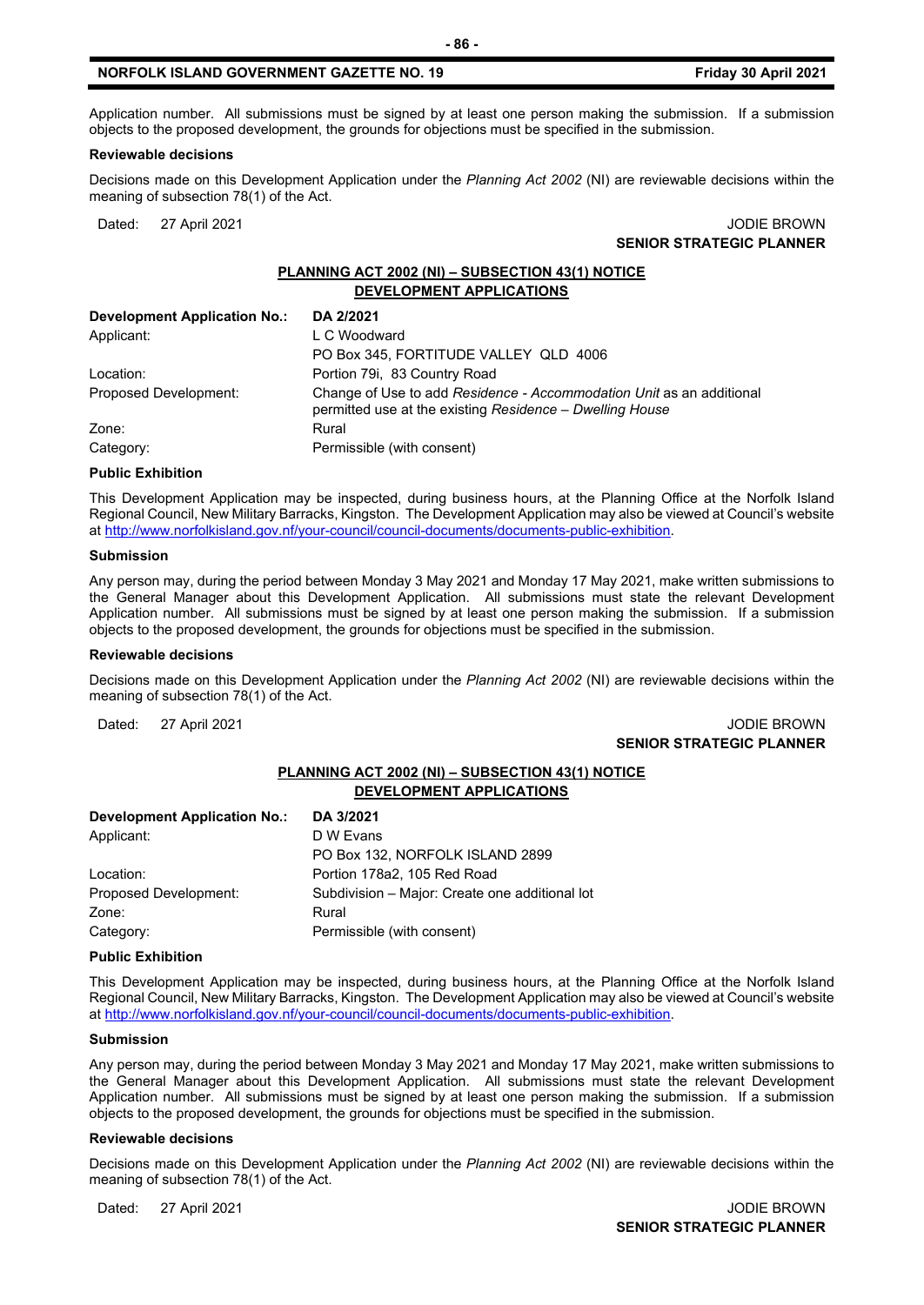# **TRAFFIC ACT 2010 (NI)**

#### **TEMPORARY CLOSURE OF TAYLORS ROAD FOR PUBLIC SAFETY WORKS**

I, Andrew Roach, General Manager of the Norfolk Island Regional Council, under section 50 of the Traffic Act 2010, close that part, or parts, of the road specified in Part 1 of the Schedule to all vehicular traffic (except specified in Part 2 of the Schedule) **for and during the 24 hour period 7:00am to 7:00am on four consecutive days (96 hours), between 3 May 2021 and 30 June 2021** as I am of the opinion it is necessary to carry out stabilisation works on the road embankment for public safety purposes.

#### **SCHEDULE**

Part 1 - Part road closure: the lower part of Taylors Road which forms the last 110 metres prior to connection with<br>Country Road, as relevant to road works carried out for public safety purposes. The start and end of the r site to be officially signposted by the Council and/or directed by Council workers at the works site, or as directed by police during the specified road closure period.

**Part 2** - Exempted classes of vehicles:

- a) Vehicles and plant authorised by the General Manager of the Norfolk Island Regional Council or delegate for the delivery of goods or services
- b) Council vehicles and plant involved on official business
- c) Police, ambulance, fire services and emergency vehicles on official business
- d) Vehicles authorised by OIC Police or delegate thereof.

Dated: 26 April 2021 **ANDREW ROACH** 

**GENERAL MANAGER**

#### **TRAFFIC ACT 2010 (NI)**

#### **TEMPORARY CLOSURE OF MIDDLEGATE ROAD FOR REMOVAL OF TREES**

I, **Andrew Roach,** General Manager of the Norfolk Island Regional Council, under section 50 of the *Traffic Act 2010* (NI), close that part, or parts, of the road specified in Part 1 of the Schedule to all vehicular traffic (except any vehicle specified in Part 2 of the Schedule) for and during the period **7:00am to 2:00pm** each day on particular days between **27 April 2021 and 7 May 2021** as I am of the opinion it is necessary to allow for the removal of trees.

#### **SCHEDULE**

#### **Part 1 -** Part road closure:

The section of road commonly referred to as Panorama Corner (Middlegate Road), relevant to the removal of trees carried out for public safety purposes. The start and end of the road works site to be officially signposted by the Council, or as directed by Council workers at the works site, or as directed by police from time to time d

**Part 2** - Exempted classes of vehicles:

- e) Vehicles and plant authorised by the General Manager of the Norfolk Island Regional Council or delegate for the delivery of goods or services;
- f) Council vehicles and plant involved on official business;
- g) Police, ambulance, fire services and emergency vehicles on official business;<br>b) Vehicles authorised by OIC Police or delegate thereof.
- Vehicles authorised by OIC Police or delegate thereof.

Dated: 23 April 2021 **ANDREW ROACH GENERAL MANAGER**

#### **TRAFFIC ACT 2010 (NI)**

# **TEMPORARY CLOSURE OF ROAD FOR SEWER CONSTRUCTION WORKS GRASSY ROAD**

I, ANDREW ROACH, Chief Executive Officer and General Manager of the Norfolk Island Regional Council, under section 50 of the *Traffic Act 2010* (NI), **close** that part or parts of the road specified in Part 1 of the Schedule to all vehicular traffic (except any vehicle specified in Part 2 of the Schedule) for and during the period **8:30 am to 5pm on one day between the 3rd and 31st of May 2021** as necessary for public safety purposes and as I am of the opinion it is necessary or desirable to do so in order to construct a sewer line across the road.

#### **SCHEDULE**

**Part 1** – Part road closure: That part of Grassy Road, Norfolk Island, between 45 and 48a Grassy Road, for the purpose of extension of the Water Assurance Scheme shown on the attached map, with the start and end of the road works site to be officially signposted by the Council, or as directed by Council workers at the works site, or as directed by police from time to time during the period which from time to time may be a closure of all of the road, or a closure of only a part of the road, or a closure of one or more carriageways of Grassy Road as needed for the road works.

**Part 2** - Exempted classes of vehicles –

- (a) Vehicles and plant authorised by the General Manager of the Norfolk Island Regional Council or delegate thereof for delivery of goods or services;
- (b) Council vehicles and plant involved on official business;
- (c) Police, ambulance, fire services and emergency vehicles on official business;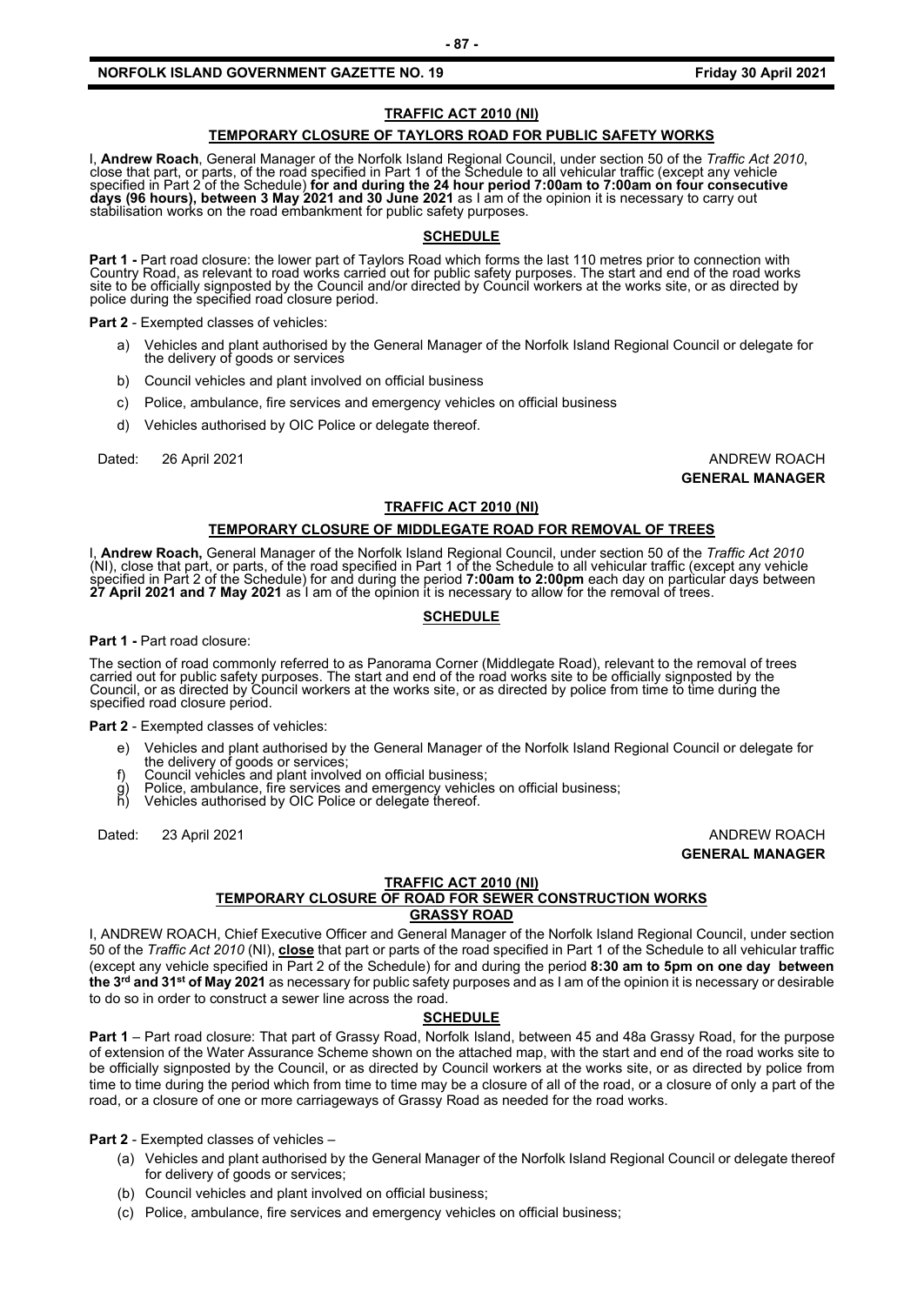(d) Vehicles authorised by OIC Police or delegate thereof.



Dated: 23 April 2021 **ANDREW ROACH CHIEF EXECUTIVE OFFICER** 

#### **TRAFFIC ACT 2010 (NI)**

#### **TEMPORARY CLOSURE OF PRINCE PHILIP DRIVE FOR ROAD WORKS**

I, **Andrew Roach,** General Manager of the Norfolk Island Regional Council, under section 50 of the *Traffic Act 2010* (NI), close that part, or parts, of the road specified in Part 1 of the Schedule to all vehicular traffic (except any vehicle specified in Part 2 of the Schedule) for and during the period **7:30am to 4:30pm** each day on particular days between **26 April 2021 and 29 July 2021** as I am of the opinion it is necessary to allow for the installation of culverts as well as the completion of road construction and sealing works.

#### **SCHEDULE**

#### **Part 1 -** Part road closure:

The unsealed section of Prince Philip Drive, relevant to road works carried out for public safety purposes. The start<br>and end of the road works site to be officially signposted by the Council, or as directed by Council wor

**Part 2** - Exempted classes of vehicles:

- a) Vehicles and plant authorised by the General Manager of the Norfolk Island Regional Council or delegate for the delivery of goods or services
- b) Council vehicles and plant involved on official business
- c) Police, ambulance, fire services and emergency vehicles on official business
- Vehicles authorised by OIC Police or delegate thereof.

Dated: 23 April 2021 **ANDREW ROACH** 

**GENERAL MANAGER**

# **DISASTER AND EMERGENCY MANAGEMENT ACT 2001 (NI)**

#### **FURTHER EXTENSION OF DECLARATION OF STATE OF EMERGENCY**

I **Eric Hutchinson,** Administrator of Norfolk Island and delegate of the Minister under Section 5 of, and item 1.27 of the Schedule to, the *Minister's Norfolk Island Delegation Instrument 2019*:

**PURSUANT** to Section 9 of the *Disaster and Emergency Management Act 2001* (NI) [the Act] and having regard to the advice of the Controller;

**FOR** the purpose of response and recovery operations under the Act and the Disaster and Emergency Plan for the Territory of Norfolk Island;

**FURTHER EXTEND** the declaration of emergency made under section 9 of the Act at 16:15 Hrs on Monday 16 March 2020, for the whole of the Territory of Norfolk Island, until 23:59 hr on Wednesday 30 June 2021.

Dated: 4 February 2021<br>Dated: 4 February 2021 **ADMINISTRATOR**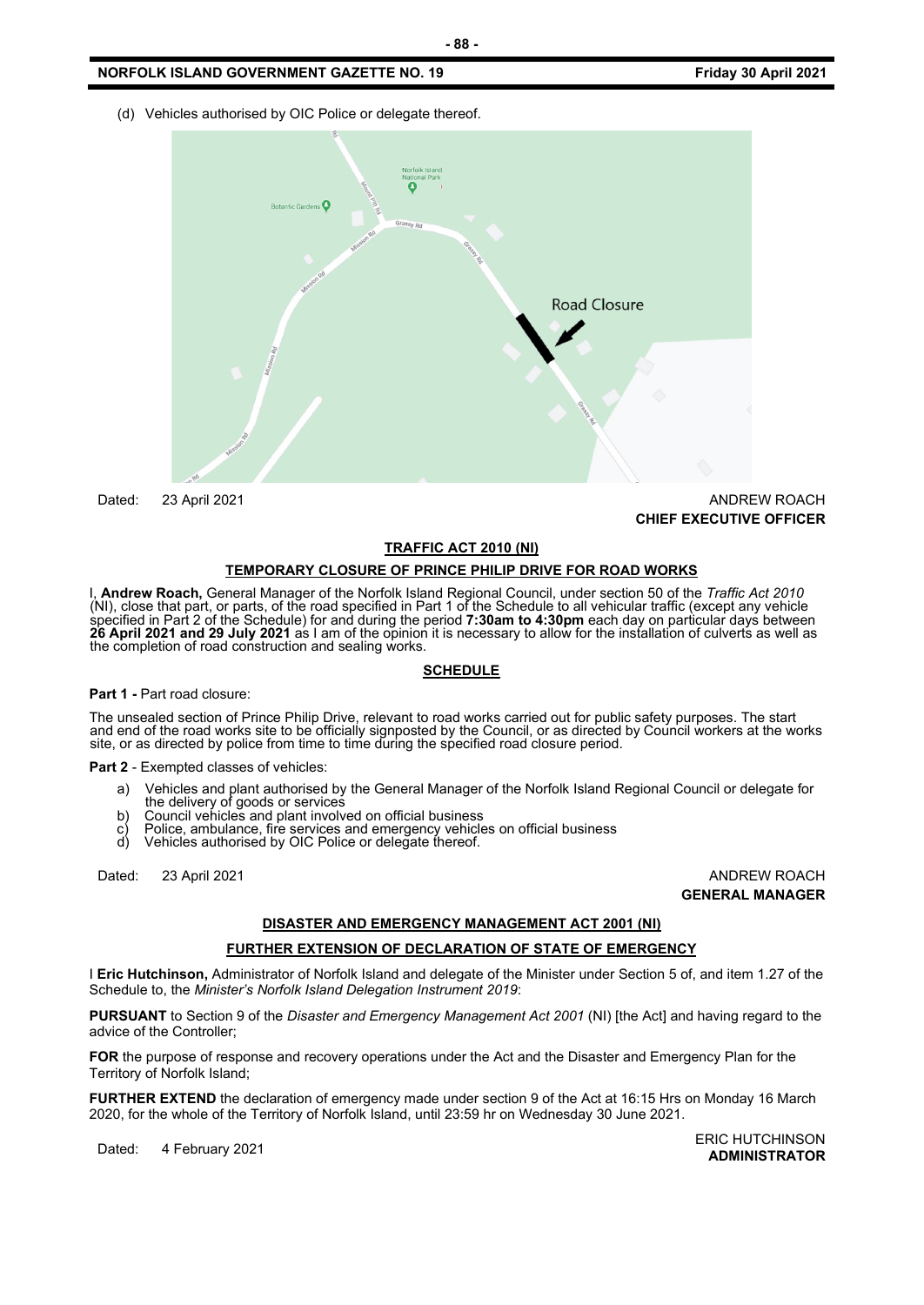# **DISASTER AND EMERGENCY MANAGEMENT ACT 2001 (NI)**

# **DECLARATION OF STATE OF DISASTER OR EMERGENCY (RECOVERY OPERATIONS)**

# **COVID-19 DIRECTIONS RECOVERY OPERATIONS (NO.1) 2021**

I, **George Ivor Andrew Plant**, Emergency Management Norfolk Island Controller:

- 1) under section 11(2)(g) of the *Disaster and Emergency Management Act 2001* (NI) am of the opinion that it is necessary to make directions in respect of recovery from the State of Emergency in respect of COVID-19 relating to the movement of persons within the disaster or emergency area as set out in the Schedule; and
- 2) under section 11(2)(h) of the *Disaster and Emergency Management Act 2001* (NI) am of the opinion that it is necessary to make directions in respect of recovery from the State of Emergency in respect of COVID-19 relating to the removal of persons within the disaster or emergency area who obstructs or threatens to obstruct recovery operations as set out in the Schedule; and
- 3) under section 11(2)(i) of the *Disaster and Emergency Management Act 2001* (NI) am of the opinion that it is necessary to make directions in respect of recovery from the State of Emergency in respect of COVID-19 relating to giving directions to persons whose responsibilities require him or her to engage in recovery operations.

# **SCHEDULE**

## **Direction 1 (2021) – Adjustment of COVID 19 measures – to commence 23:59 on 28 February 2021**

- 1. These Directions take effect at 23:59 on 28 February 2021 and remain in force while the State of Disaster or Emergency (Recovery Operations) is in force.
- 2. In these Directions:

*Persons* includes people residing on Norfolk Island, visiting Norfolk Island for holiday or work purposes

*COVID-19 hotspot* means a particular area of Australia decided by the Commonwealth Chief Medical Officer

*Incident Controller* means the person appointed under the State of Emergency in accordance with the NORDISPLAN

- 3. Persons will be permitted\* to travel to Norfolk Island without the need to quarantine provided they:
	- a. do not have COVID-19;
	- b. have not been in contact within anyone in the prior 14 days with COVID-19; and
	- c. have been granted a Norfolk Island Entry Pass\*.
	- \*Any person travelling to Norfolk Island may be denied entry without a Norfolk Island Entry Pass
- 4. A person whilst on Norfolk Island must comply with physical distancing principles as published from time to time on [\(http://www.norfolkisland.gov.nf/norfolk-islands-covid-19-advice\)](http://www.norfolkisland.gov.nf/norfolk-islands-covid-19-advice).
- 5. A person whilst on Norfolk Island must follow any directions in relation to COVID-19 from staff of the *Norfolk Island Hospital and Residential Aged Care Services (NIHRACS).*
- 6. A person or business on Norfolk Island must follow any advice or operational direction provided by the Incident Controller or authorised officer of the *Norfolk Island Police Force (NIPF)*in relation to COVID-19.
- 7. A person or business involving close contact with persons is required to keep a daily customer register. A business will be required to retain the records for a period of three months. The register must be produced upon request by the Incident Controller.
- *\* Please Note \** 
	- *Online applications required by all travellers prior to travel (within 72 hours of travel).*
	- *While the State of Emergency is in place verification of where travellers are from will be required*
	- *Travel to mainland states and territories is a matter for residents to seek approval from State and Territory Government authorities.*

Dated: 11 February 2021 **GEORGE PLANT** 

**EMNI CONTROLLER**

# **TOURISM MARKETING REPRESENTATIVE**

## **EXPRESSIONS OF INTEREST 7/21**

Council is seeking Expressions of Interest for the appointment of a Tourism Marketing Representative who will plan, develop and deliver a range of effective tourism destination marketing initiatives and the organisation's Tourism communications strategy. The Representative will work closely with the Council's Tourism section to promote a consistent brand message and undertake stakeholder consultation and forums. This Representative must possess excellent organisational, promotional, communication and cooperative skills, and hold digital marketing expertise.

#### **Key Responsibilities**

- Develop and implement an annual marketing plan for Norfolk Island including two key areas of focus (Destination Marketing and Destination Development).
- Develop an industry engagement strategy for the Norfolk Island visitor economy to communicate plans with key stakeholders and encourage knowledge sharing.
- Provide skilled experience and strategic direction in marketing the destination, Norfolk Island.